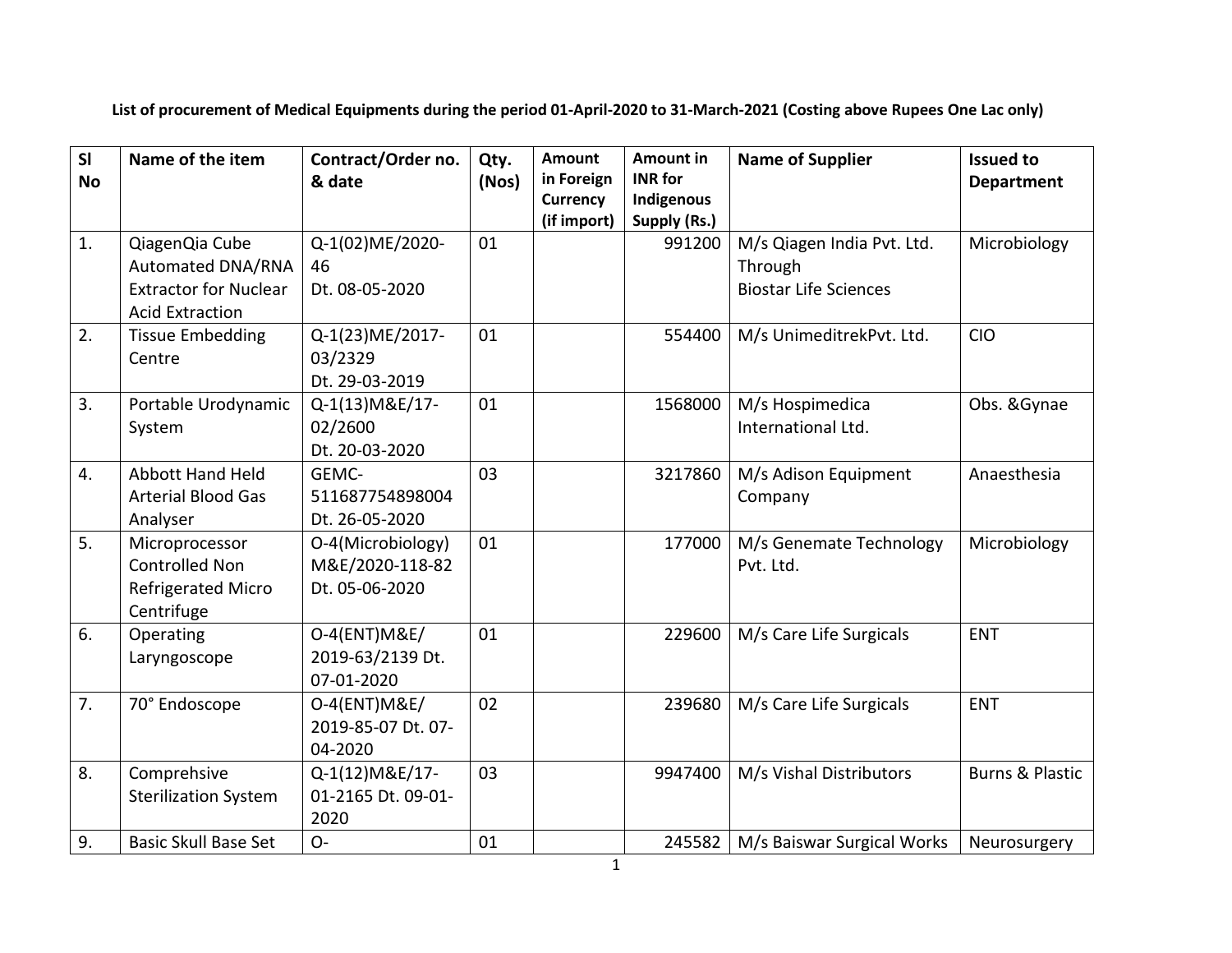|     |                                                                       | 4(Neurosurgery)M<br>&e/2019-100-84,<br>Dt. 05-06-2020          | Set       |        |                                      |               |
|-----|-----------------------------------------------------------------------|----------------------------------------------------------------|-----------|--------|--------------------------------------|---------------|
| 10. | LyellaRetrector Set                                                   | $O -$<br>4(Neurosurgery)M<br>&e/2019-97-87, Dt.<br>05-06-2020  | 01<br>Set | 224000 | M/s MA Enterprises                   | Neurosurgery  |
| 11. | <b>Basic Microsurgery</b><br>Set                                      | $O -$<br>4(Neurosurgery)M<br>&e/2019-95-86, Dt.<br>05-06-2020  | 01<br>Set | 228816 | M/s Baiswar Surgical Works           | Neurosurgery  |
| 12. | Flourescence<br>Immunoassay                                           | $O -$<br>4(Neurosurgery)M<br>&e/2019-120-83,<br>Dt. 05-06-2020 | 01        | 246500 | M/s Alliance International           | Neurosurgery  |
| 13. | <b>Basic Anterior</b><br><b>Cervical Instruments</b><br>Set           | O-4(Neurosurgery)<br>M&E/2019-96-85<br>Dt. 05-06-2020          | 01<br>Set | 239680 | M/s Bright Health Care               | Neurosurgery  |
| 14. | Point of care System<br>for Coagulation                               | O-4(Paeds)M&E/<br>2019-70-04 Dt. 07-<br>04-2020                | 01        | 177000 | M/s Rishi Enterprises                | Paediatrics   |
| 15. | <b>Electro Surgical</b><br>Cautery Machine                            | GEMC-<br>511687734991090<br>Dt. 01-06-2020                     | 01        | 245000 | M/s Masppo Medical<br><b>Devices</b> | Obst. & Gynae |
| 16. | Point of Care for<br><b>Measuring Vitamins</b><br>& Hepatitis Machine | $O -$<br>4(Paeds) M&E/2019<br>-71-05 Dt. 07-04-<br>2020        | 01        | 248000 | M/s Rajdhani Enterprises             | Paediatrics   |
| 17. | Portable R.O. Water<br>Tank                                           | O-4(nephrology)<br>M&E/2020-119-90<br>Dt. 05-06-2020           | 01        | 135700 | M/s Alans Health Care Pvt.<br>Ltd.   | Nephrology    |
| 18. | Point of Care for                                                     | O-4(Cardiology)                                                | 01        | 249000 | M/s Axiom Meditech                   | Cardiology    |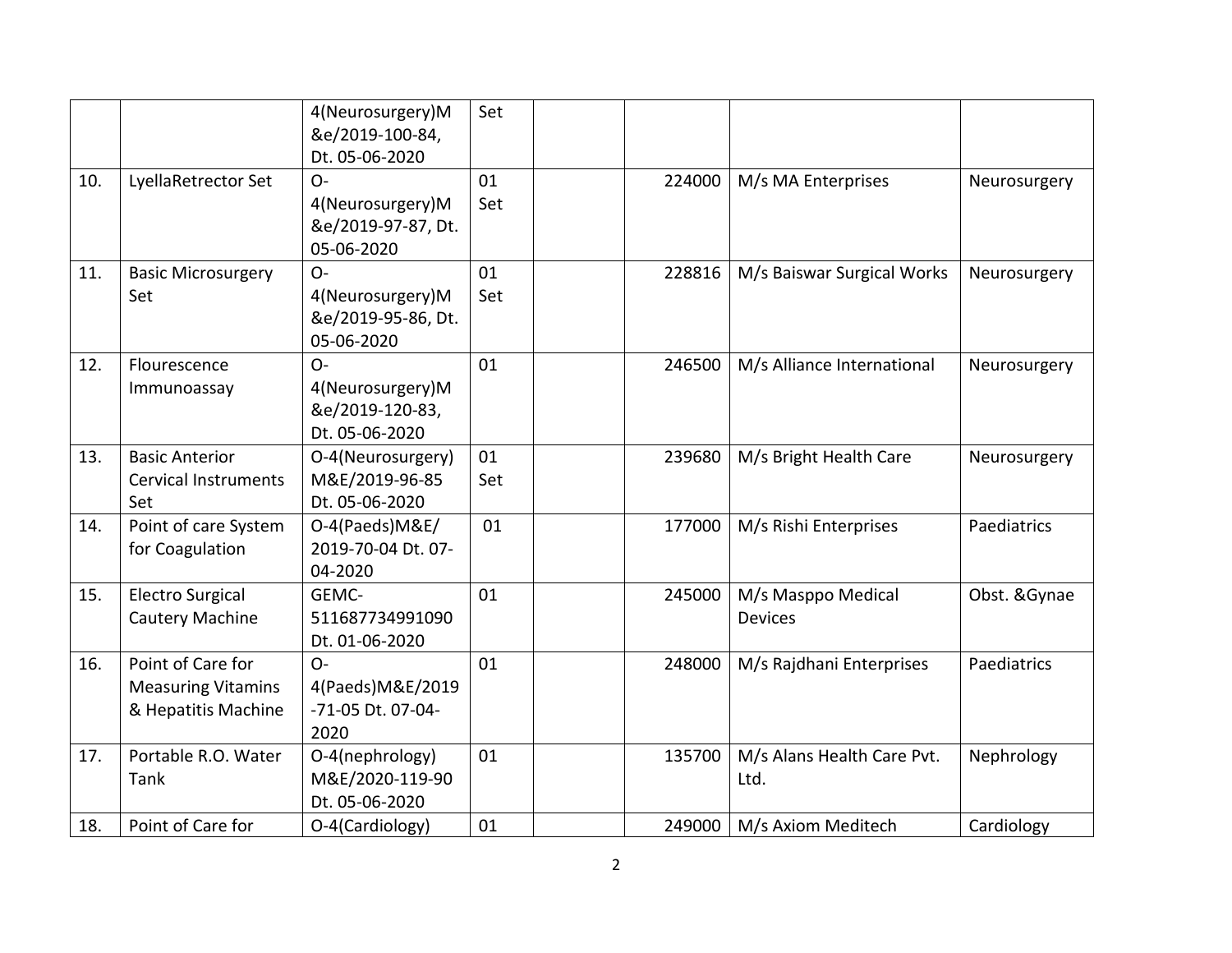|     | Complete Blood              | M&E/2019-69-03,    |      |         |                            |                            |
|-----|-----------------------------|--------------------|------|---------|----------------------------|----------------------------|
|     | Count                       | Dt. 07-04-2020     |      |         |                            |                            |
| 19. | <b>Siemens Hand Held</b>    | GEMC-              | 02   | 498000  | M/s Nehra Brothers         | <b>Burns &amp; Plastic</b> |
|     | <b>Arterial Blood Gas</b>   | 511687769149169    |      |         |                            |                            |
|     | Analyser                    | Dt. 05-06-2020     |      |         |                            |                            |
| 20. | Multi Modular               | Q-1(22) M&E/2017-  | 08   | 3394944 | M/s D.V. Enterprises       | <b>CIO</b>                 |
|     | Monitor                     | 08-2521 Dt. 26-02- |      |         |                            |                            |
|     |                             | 2020               |      |         |                            |                            |
| 21. | <b>Smiths Medical Blood</b> | GEMC-              | 02   | 499980  | M/s Hospimax Healthcare    | <b>CTVS</b>                |
|     | & Fluid Warmer with         | 511687775844960    |      |         | Pvt. Ltd.                  |                            |
|     | LED Display                 |                    |      |         |                            |                            |
| 22. | <b>Radiometer Bench</b>     | GEMC-              | 01   | 210000  | M/s Medbro's Healthcare    | <b>CTVS</b>                |
|     | <b>Top Arterial Blood</b>   | 511687756907388    |      |         |                            |                            |
|     | Gas Analyser                | Dt. 02-07-2020     |      |         |                            |                            |
| 23. | <b>Battery Operated LED</b> | O-4(CTVS)M&E/      | 01   | 247999  | M/s nSpire Medical Devices | <b>CTVS</b>                |
|     | <b>Headlight Source</b>     | 2019-113 Dt. 25-   |      |         |                            |                            |
|     |                             | 06-2020            |      |         |                            |                            |
| 24. | Real Time PCR with          | Q-1(03)ME/2020-    | 01   | 2495700 | M/s BSP Diagnostic Systems | Microbiology               |
|     | Centrifuge                  | 33, Dt. 30-04-2020 |      |         |                            |                            |
| 25. | <b>Surgical Instruments</b> | O-4(Cancer         | 01   | 231607  | M/s Ultimate Medical       | <b>Cancer Surgery</b>      |
|     |                             | Surgery)M&E/2019   | Set  |         | <b>Devices</b>             |                            |
|     |                             | -65-115 Dt. 25-06- |      |         |                            |                            |
|     |                             | 2020               |      |         |                            |                            |
| 26. | Airway Manikin              | $O -$              | 01   | 249216  | M/s MGM Associates         | Anaesthesia                |
|     |                             | 4(Anaesth.) M&E/2  |      |         |                            |                            |
|     |                             | 019-16-1533, Dt.   |      |         |                            |                            |
|     |                             | 21-10-2019         |      |         |                            |                            |
| 27. | Automatic                   | Q-1(22) M&E/2017-  | 06   | 876752  | M/s Ahujasons Surgicals    | <b>CIO</b>                 |
|     | <b>Tourniquet System</b>    | 09-70, Dt. 22-05-  | Sets |         |                            |                            |
|     |                             | 2020               |      |         |                            |                            |
| 28. | <b>Basic Lumber</b>         | $O -$              | 01   | 238336  | M/s M.A. Enterprises       | Neurosurgery               |
|     | <b>Instrument Set</b>       | 4(Neurosurgery)M   | Set  |         |                            |                            |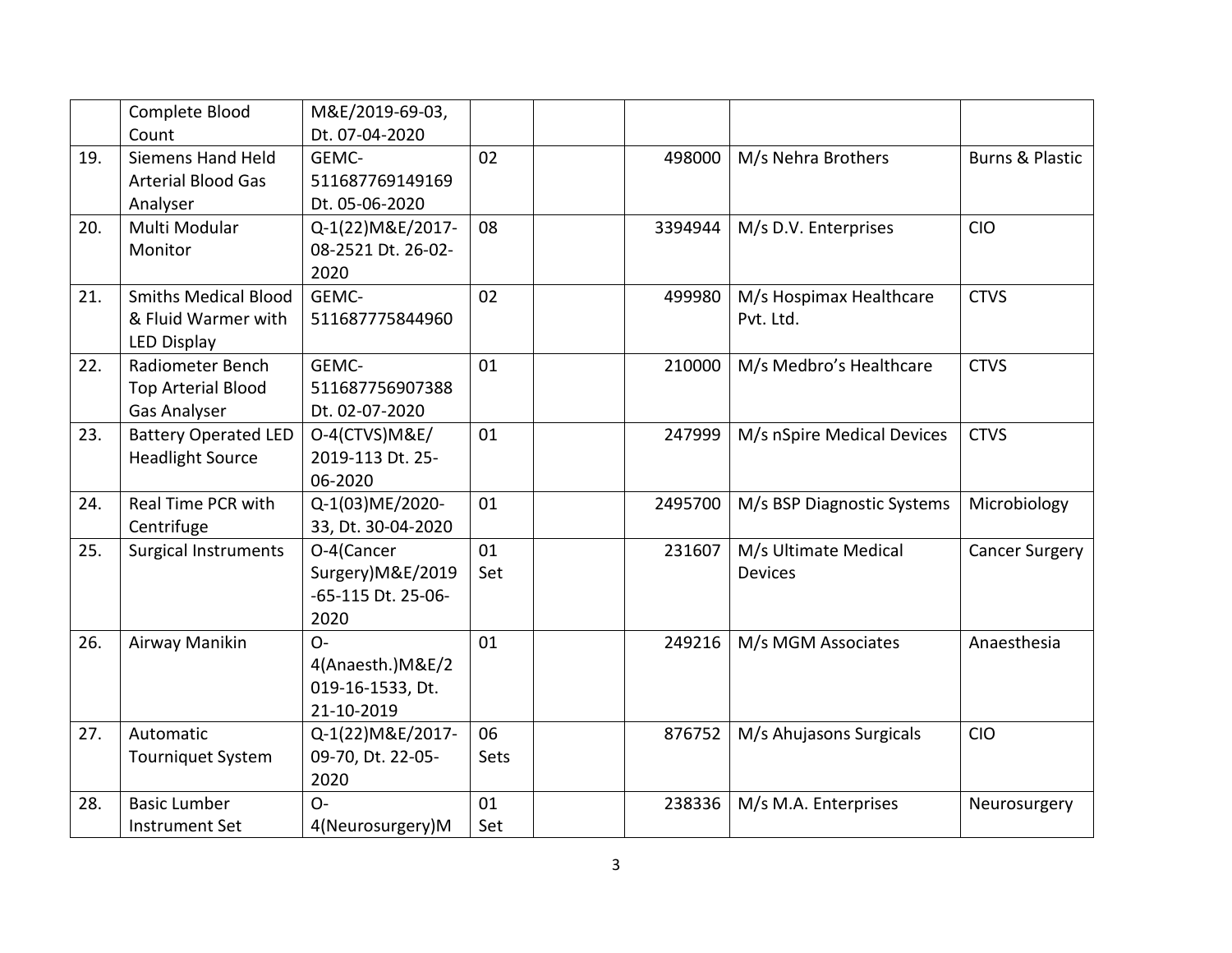|     |                           | &E/2019-94-88, Dt.<br>05-06-2020 |     |          |         |                            |             |
|-----|---------------------------|----------------------------------|-----|----------|---------|----------------------------|-------------|
| 29. | Telescope 30°, 4mm        | O-4(Urology)M&E/                 | 01  |          | 246400  | M/s Protech Medisys        | Urology     |
|     |                           | 2020-202, Dt. 24-                |     |          |         |                            |             |
|     |                           | 08-2020                          |     |          |         |                            |             |
| 30. | Portable Ultrasound       | GEMC-                            | 01  |          | 300000  | M/s Astratech India        | Urology     |
|     | Machine                   | 511687713676479,                 |     |          |         |                            |             |
|     |                           | Dt. 05-09-2020                   |     |          |         |                            |             |
| 31. | Combined                  | O-4(Urology)M&E/                 | 01  |          | 247999  | M/s Alliance International | Urology     |
|     | Antineoplastic            | 2020-208, Dt. 26-                |     |          |         |                            |             |
|     | Thermotherapy             | 08-2020                          |     |          |         |                            |             |
|     | <b>Bladder</b>            |                                  |     |          |         |                            |             |
| 32. | Benesphera Both           | GEMC-                            | 01  |          | 247000  | M/s Axiom Meditech         | 247000      |
|     | (Automatic and            | 511687720108897                  |     |          |         |                            |             |
|     | Manual) Hemotology        | Dt. 05-09-2020                   |     |          |         |                            |             |
|     | Analyser (3 Part)         |                                  |     |          |         |                            |             |
| 33. | Point of Care             | O-4(Cardiology)                  | 01  |          | 248000  | M/s Axiom Meditech         | Cardiology  |
|     | Analyser for Hep B,       | M&E/2020-210, Dt.                |     |          |         |                            |             |
|     | Hep C, HIV                | 26-08-2020                       |     |          |         |                            |             |
| 34. | General Instrument        | Q-1(36) M&E/15-                  | 01  | Euro     |         | M/s Reda Instruments       | <b>CIO</b>  |
|     | Set for Ortho Surgery     | 02/4689, Dt. 27-03-              | Set | 62751.90 |         | GmbH                       |             |
|     |                           | 2017                             |     |          |         | Through Indian Agent       |             |
|     |                           |                                  |     |          |         | M/s Cosmotec               |             |
|     |                           |                                  |     |          |         | Medicaments (P) Ltd.       |             |
| 35. | <b>General Instrument</b> | Q-1(20)M&E/2017-                 | 01  |          | 7166874 | M/s Ultimate Medical       | <b>CIO</b>  |
|     | Set                       | 05-2277, Dt. 22-01-              | Set |          |         | <b>Devices</b>             |             |
|     |                           | 2020                             |     |          |         |                            |             |
| 36. | Multipara Monitor-        | GEMC-                            | 04  |          | 496000  | M/s Medical Systems and    | Paediatrics |
|     | Low End                   | 511687753444746,                 |     |          |         | <b>Services</b>            |             |
|     |                           | Dt. 01-09-2020                   |     |          |         |                            |             |
| 37. | <b>Wondfo POCT Point</b>  | GEMC-                            | 02  |          | 498000  | M/s Astratech India        | Urology &   |
|     | of Care Test and Bio      | 511687780333628                  |     |          |         |                            | Paediatrics |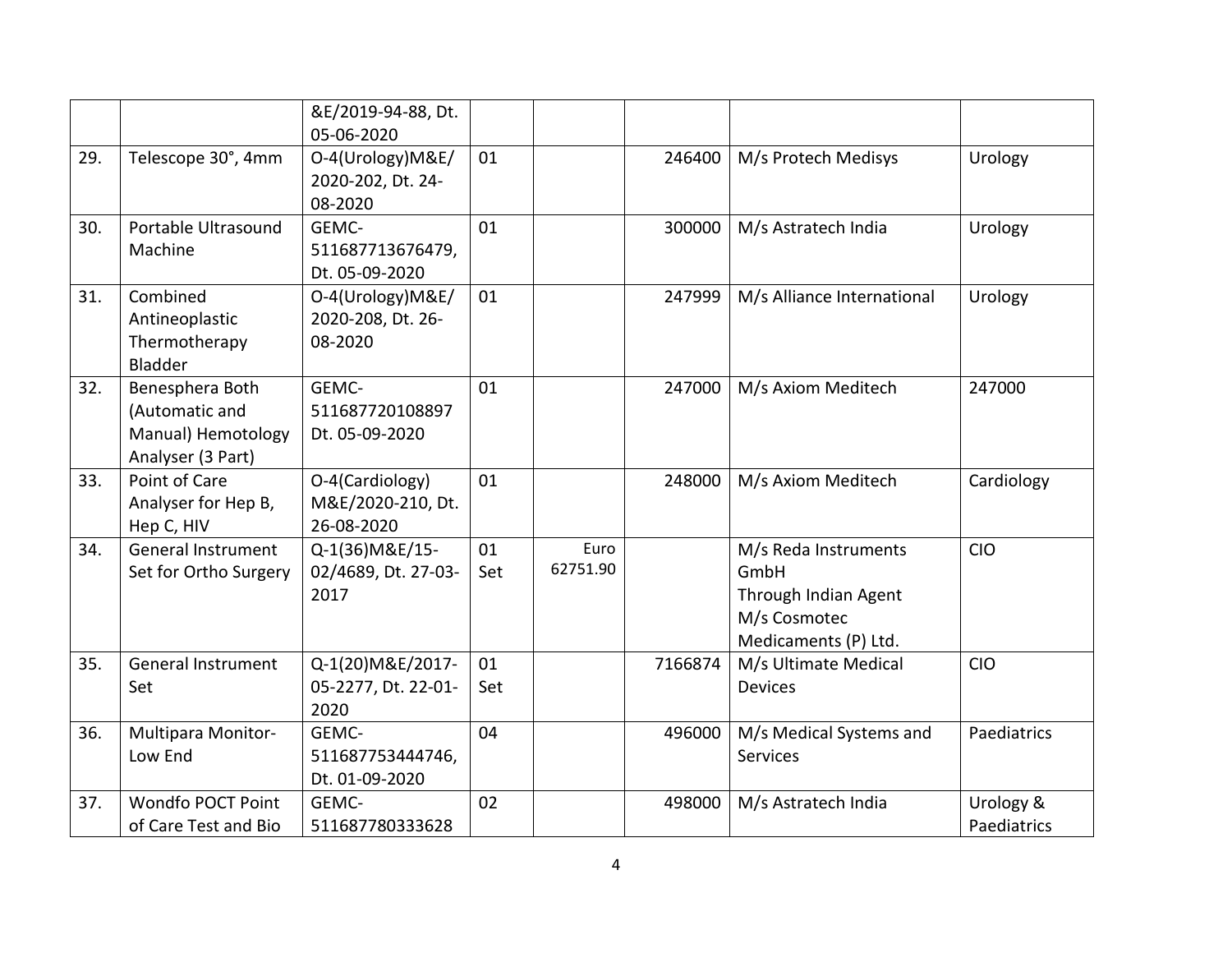|     | Marker with Colour<br><b>Touch Screen</b> | Dt. 05-09-20       |     |       |        |                            |                |
|-----|-------------------------------------------|--------------------|-----|-------|--------|----------------------------|----------------|
|     |                                           |                    |     |       |        |                            |                |
| 38. | <b>Union Strip Reading</b>                | GEMC-              | 01  |       | 249000 | M/s Astratech India        | Urology        |
|     | <b>Automated Elisa</b>                    | 511687747203893    |     |       |        |                            |                |
|     | Processor                                 | Dt. 05-09-2020     |     |       |        |                            |                |
| 39. | <b>Creative Medical NA</b>                | GEMC-              | 02  |       | 494000 | M/s Medical Systems and    | Paediatrics    |
|     | <b>Channel TFT</b>                        | 511687785275190,   |     |       |        | <b>Services</b>            |                |
|     | Configural Multipara                      | Dt. 01-09-2020     |     |       |        |                            |                |
|     | Monitor High End                          |                    |     |       |        |                            |                |
| 40. | <b>Apsen Fully</b>                        | GEMC-              | 02  |       | 250000 | M/s Astratech India        | Pathology      |
|     | <b>Automatic ESR</b>                      | 511687774468272,   |     |       |        |                            |                |
|     | Analyser                                  | Dt. 20-08-2020     |     |       |        |                            |                |
| 41. | <b>High Vacuum Suction</b>                | GEMC-              | 02  |       | 439040 | M/s Manav Electronics      | Obst. & Gynae  |
|     | Machine                                   | 511687768896295,   |     |       |        |                            |                |
|     |                                           | Dt. 05-09-2020     |     |       |        |                            |                |
| 42. | <b>Tissue Morcellator</b>                 | O-1(21) M&E/2016-  | 01  | Euro  |        | M/s Richard Wolf Gmbh      | Urology        |
|     | with Accessories                          | 04-511, Dt. 06-06- | Set | 24547 |        | Through its Indian Agent   |                |
|     |                                           | 2018               |     |       |        | M/s Eagle Medical Systems. |                |
|     |                                           |                    |     |       |        | Pvt.Ltd.                   |                |
| 43. | <b>General Operating</b>                  | GEMC-              | 01  |       | 448400 | M/s Masppo Medical         | Obst. & Gynae  |
|     | Table                                     | 511687729535403,   |     |       |        | Devices                    |                |
|     |                                           | Dt. 18-09-2020     |     |       |        |                            |                |
| 44. | Cystoscope                                | O-4(Urology)M&E    | 02  |       | 243264 | M/s Hybrid Meditech Pvt.   | Urology        |
|     | Urethroscope Sheath                       | /2020-206, Dt. 26- |     |       |        | Ltd.                       |                |
|     | Size 19 fr. &                             | 08-2020            |     |       |        |                            |                |
|     | Telescope Bridge                          |                    |     |       |        |                            |                |
|     | with Two Lockable                         |                    |     |       |        |                            |                |
|     | Channel                                   |                    |     |       |        |                            |                |
| 45. | <b>Fully Automated</b>                    | GEMC-              | 02  |       | 499000 | M/s Astratech India        | Pathology and  |
|     | <b>Urine Analyser</b>                     | 511687724509724,   |     |       |        |                            | Urology        |
|     |                                           | Dt. 20-08-2020     |     |       |        |                            |                |
|     |                                           |                    |     |       |        |                            |                |
| 46. | Double Dome Ceiling                       | GEMC-              |     |       | 484400 | M/s Masppo Medical         | Obst. & Gynae. |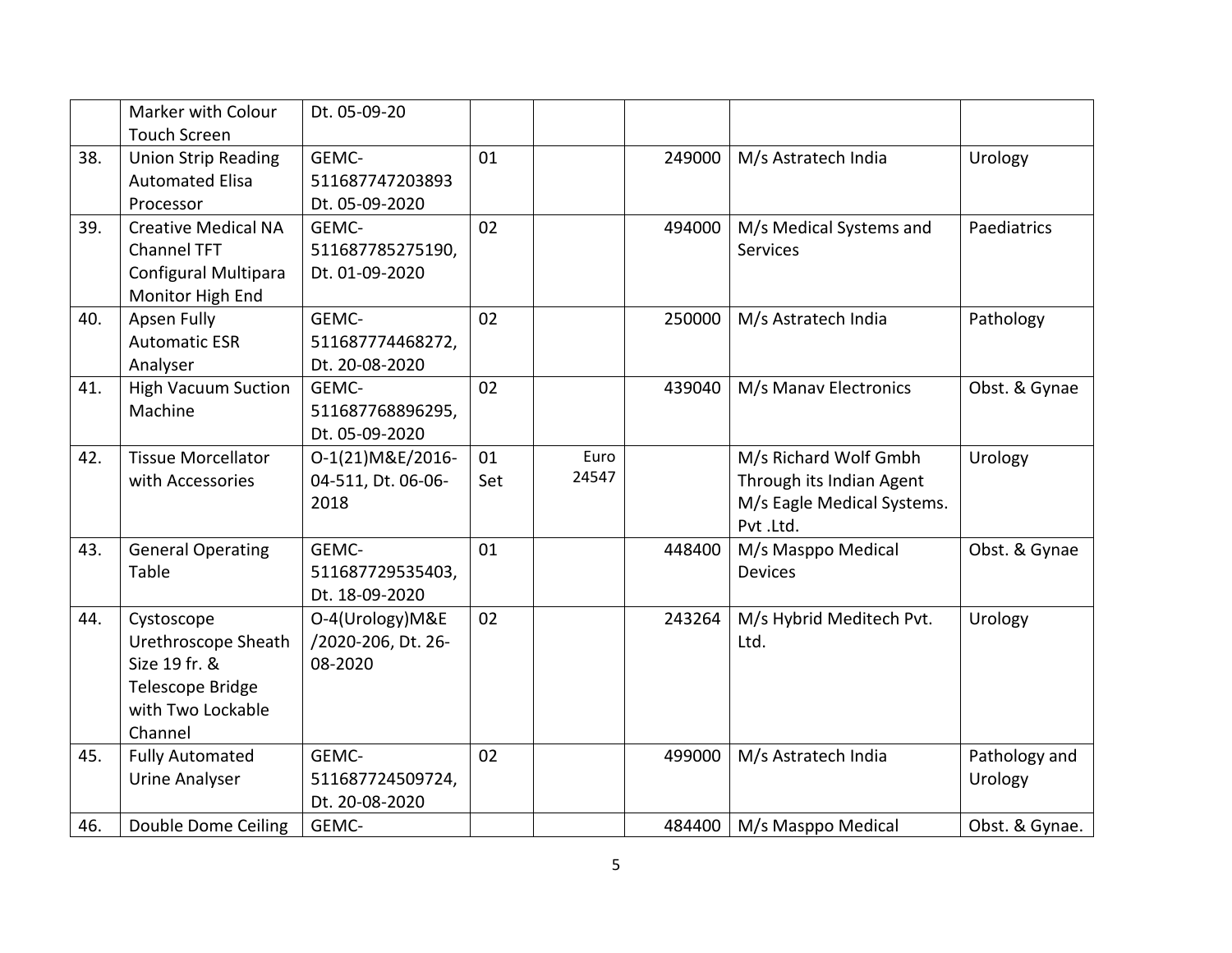|     | OT Light                    | 511687706033209,    |    |            |          | Devices                    |                            |
|-----|-----------------------------|---------------------|----|------------|----------|----------------------------|----------------------------|
|     |                             | Dt. 18-09-2020      |    |            |          |                            |                            |
| 47. | Non-Refrigerated            | Q-1(27)ME/2017-     | 03 | Euro       |          | M/s Hermle Labortechnik    | Haematology                |
|     | <b>Bench Top Centrifuge</b> | 04-1285, Dt. 26-09- |    | 12555      |          | Gmbh                       |                            |
|     |                             | 2018                |    |            |          |                            |                            |
| 48. | <b>Advanced Digital</b>     | Q-1 (02) ME/2018-   | 01 |            | 32411598 | M/s Panacea Medical        | Radiotherapy               |
|     | Telecobalt External         | 02-03-2241, Dt. 20- |    |            |          | Technologies Pvt. Ltd.     |                            |
|     | <b>Beam Therapy</b>         | 01-2020             |    |            |          |                            |                            |
|     | System                      |                     |    |            |          |                            |                            |
| 49. | <b>Tissue Embedding</b>     | Q-1(29)ME/2017-     | 01 |            | 554400   | M/s Unimeditrek Pvt. Ltd.  | Pathology                  |
|     | Station                     | 05-2595, Dt. 18-03- |    |            |          |                            |                            |
|     |                             | 2020                |    |            |          |                            |                            |
| 50. | <b>ICU Ventilator</b>       | Q-1(12) M&E/17-     | 05 | <b>USD</b> |          | M/s IMTMEDICAL ag,         | <b>Burns &amp; Plastic</b> |
|     |                             | 07-2331, Dt. 29-03- |    | 62050      |          | Switzerland                |                            |
|     |                             | 2019                |    |            |          | Through its Indian Agent   |                            |
|     |                             |                     |    |            |          | M/s VBM India Co.          |                            |
| 51. | <b>Arterial Blood Gas</b>   | GEMC-               | 01 |            | 250000   | M/s Nehra Brothers         | Paediatrics                |
|     | Analyser                    | 511687724648560,    |    |            |          |                            |                            |
|     |                             | Dt. 01-09-2020      |    |            |          |                            |                            |
| 52. | Elisa Reader and            | GEMC-               | 01 |            | 149000   | M/s Nehra Brothers         | Haematology                |
|     | Washer                      | 511687743567985,    |    |            |          |                            |                            |
|     |                             | Dt. 31-08-2020      |    |            |          |                            |                            |
| 53. | <b>Medivent Gold</b>        | GEMC-               | 05 |            | 8495000  | M/s Axiom Meditech         | Neurosurgery               |
|     | Ventilator                  | 511687734113763,    |    |            |          |                            |                            |
|     |                             | Dt. 14-09-2020      |    |            |          |                            |                            |
| 54. | <b>High Vacuum Suction</b>  | GEMC-               | 03 |            | 498960   | M/s Mav Surgimed           | Anaesthesia                |
|     | Machine, Noiseless          | 511687706745409,    |    |            |          |                            |                            |
|     |                             | Dt. 07-11-2020      |    |            |          |                            |                            |
| 55. | Igene Labserve              | GEMC-               | 01 |            | 150499   | M/s Green Genome           | Haematology                |
|     | Water bath                  | 511687709190438,    |    |            |          |                            |                            |
|     |                             | Dt. 21-10-2020      |    |            |          |                            |                            |
| 56. | Elisa Reader and            | GEMC-               | 02 |            | 499500   | M/s Embee Diagnostics Pvt. | Biochemistry               |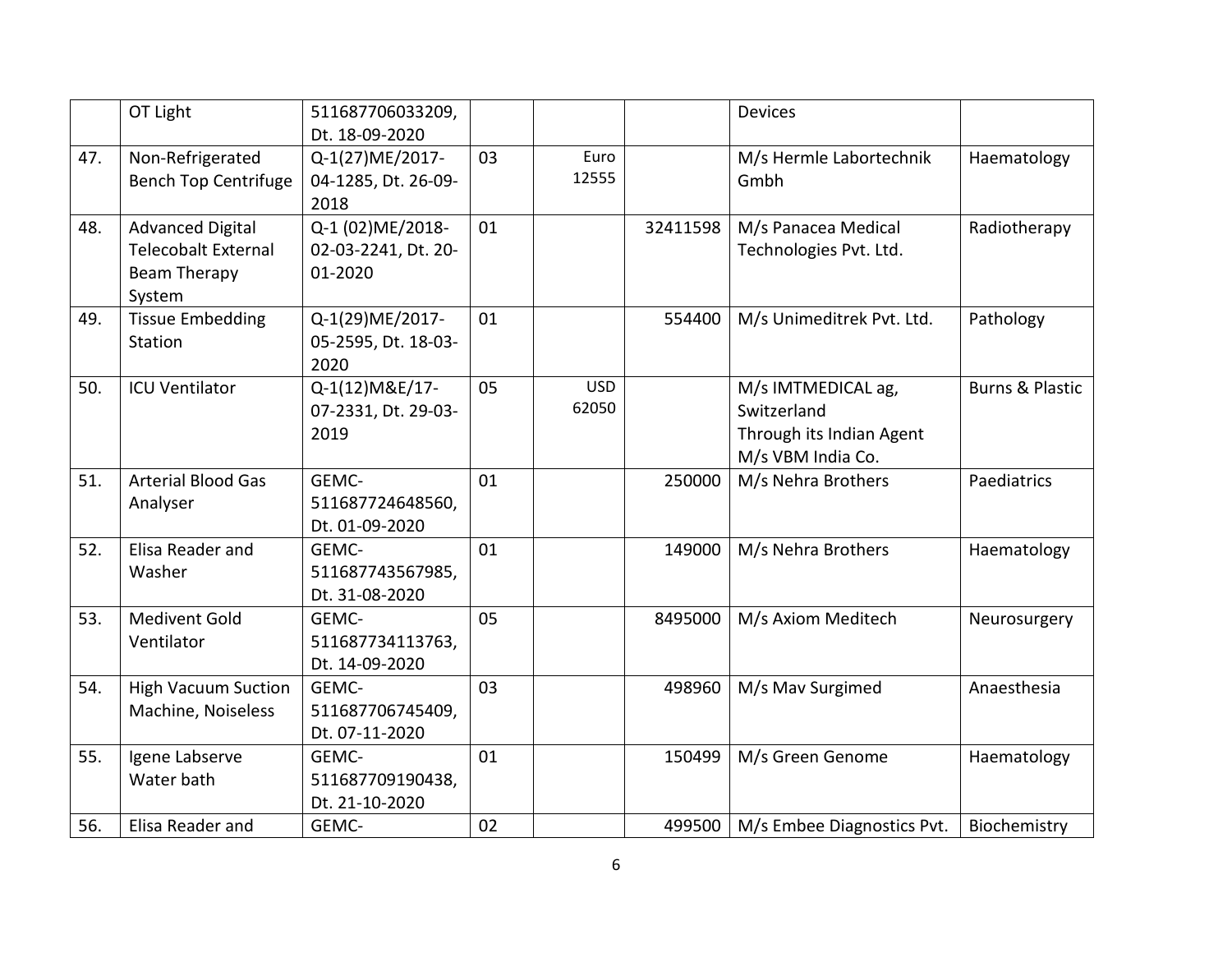|     | Washer                      | 511687757844364,    |     |                     |         | Ltd.                                 |                |
|-----|-----------------------------|---------------------|-----|---------------------|---------|--------------------------------------|----------------|
|     |                             | Dt. 10-09-2020      |     |                     |         |                                      |                |
| 57. | <b>Fully Automatic Bio</b>  | GEMC-               | 02  |                     | 4098000 | M/s Axiom Meditech                   | Cardiology and |
|     | <b>Chemistry Analyser</b>   | 511687769802119,    |     |                     |         |                                      | Urology        |
|     |                             | Dt. 23-09-2020      |     |                     |         |                                      |                |
| 58. | Semi Automatic Bio          | GEMC-               | 02  |                     | 237000  | M/s Embee Diagnostics Pvt.           | Biochemistry   |
|     | <b>Chemistry Analyser</b>   | 511687782981853,    |     |                     |         | Ltd.                                 |                |
|     |                             | Dt. 21-07-2020      |     |                     |         |                                      |                |
| 59. | C-Arm                       | Q-1(23) M&E/17-     | 05  |                     | 7049202 | M/s Sai Hospital Solutions           | <b>CIO</b>     |
|     |                             | 08/2520, Dt. 26-02- |     |                     |         |                                      |                |
|     |                             | 2020                |     |                     |         |                                      |                |
| 60. | Portable Colour             | Q-1(19) M&E/2016-   | 01  | <b>USD</b><br>20725 |         | M/s Shenzhen Mindray Bio-            | <b>SIC</b>     |
|     | Doppler Ultrasound          | 01-169, Dt. 02-05-  |     |                     |         | Medical Electronics Co. Ltd.         |                |
|     |                             | 2018                |     |                     |         | Through its Indian Agent             |                |
|     |                             |                     |     |                     |         | M/s Instromedix (India) Pvt.<br>Ltd. |                |
| 61. | <b>Traction Combination</b> | GEMC-               | 01  |                     | 2131900 | M/s MW Enterprises                   | <b>PMR</b>     |
|     | of Microwave &              | 511687746947930,    |     |                     |         |                                      |                |
|     | <b>Traction Therapy</b>     | Dt. 12-11-2020      |     |                     |         |                                      |                |
|     | with Couch                  |                     |     |                     |         |                                      |                |
| 62. | Cochlear Implant Drill      | Q-1(01)M&E/19-      | 01  |                     | 2784376 | M/s Sudha Shakti Surgicals           | <b>ENT</b>     |
|     | System                      | 01-311, Dt. 12-10-  | Set |                     |         |                                      |                |
|     |                             | 2020                |     |                     |         |                                      |                |
| 63. | <b>MRI Compatible</b>       | O-4(Neurosurgery)   | 01  |                     | 248000  | M/s Astratech India                  | Neurosurgery   |
|     | Laryngoscope System         | M&E/2020-325, Dt.   |     |                     |         |                                      |                |
|     |                             | 22-10-2020          |     |                     |         |                                      |                |
| 64. | Video Laryngoscope          | $O -$               | 01  |                     | 247500  | M/s Axiom Meditech                   | Neurosurgery   |
|     |                             | 4(neurosurgery)M    |     |                     |         |                                      |                |
|     |                             | &E/2020-327, Dt.    |     |                     |         |                                      |                |
|     |                             | 22-10-2020          |     |                     |         |                                      |                |
| 65. | <b>Wondfo POCT Point</b>    | GEMC-               | 02  |                     | 310000  | M/s Axiom Meditech                   | Neurosurgery   |
|     | of Care Test and Bio        | 511687772371078,    |     |                     |         |                                      |                |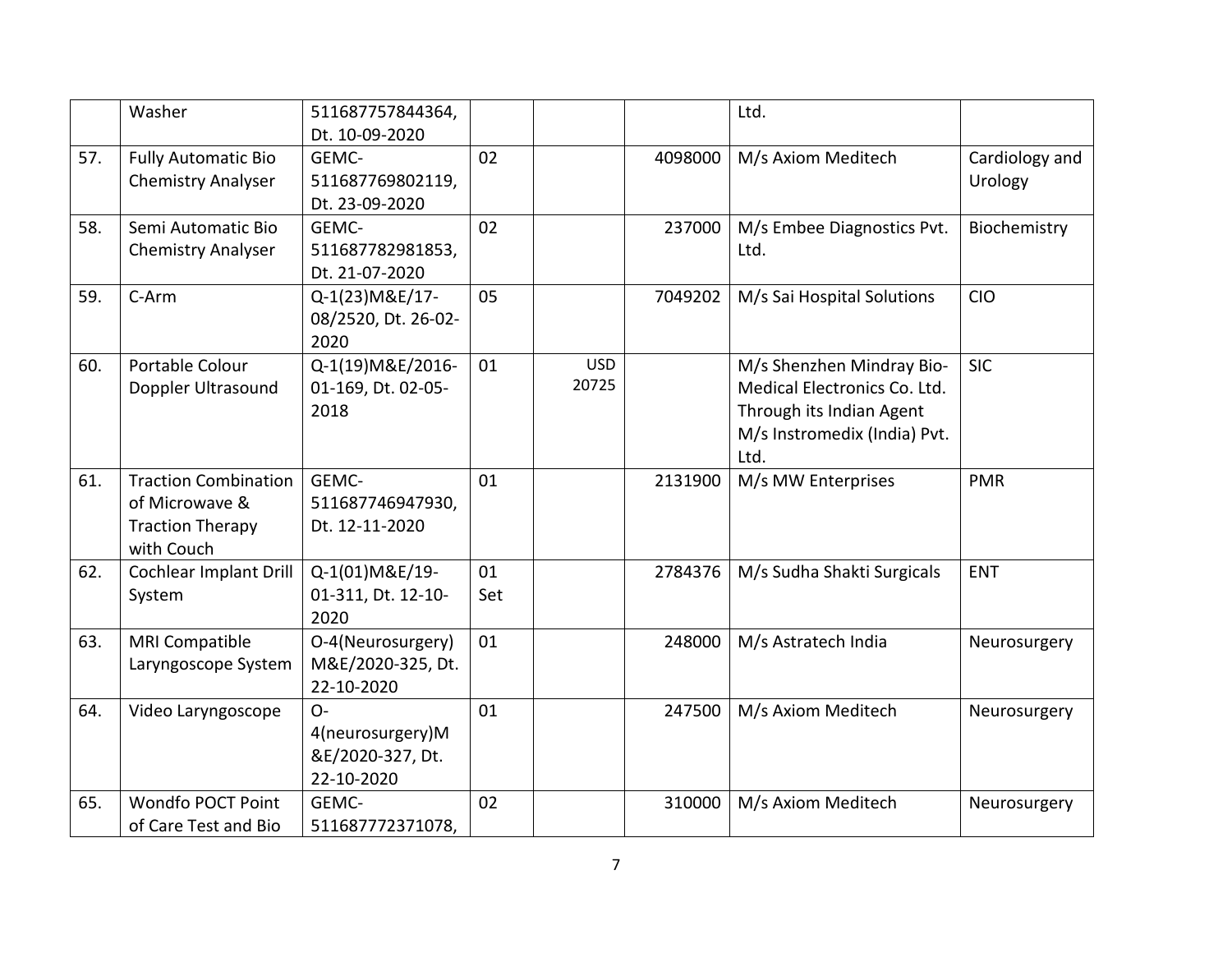|     | Marker with Colour        | Dt. 09-10-2020     |     |         |                             |              |
|-----|---------------------------|--------------------|-----|---------|-----------------------------|--------------|
|     | <b>Touch Screen</b>       |                    |     |         |                             |              |
| 66. | <b>Pituitary Set</b>      | O-4(Neurosurgery)  | 01  | 244664  | M/s Bright Healthcare       | Neurosurgery |
|     |                           | M&E/2020-328, Dt.  | Set |         |                             |              |
|     |                           | 22-10-2020         |     |         |                             |              |
| 67. | <b>Motorised Willson</b>  | O-4(Neurosurgery)  | 01  | 246624  | M/s Baiswara Surgical       | Neurosurgery |
|     | Frame with Remote         | M&E/2020-329, Dt.  | Set |         | Works                       |              |
|     | Control                   | 22-10-2020         |     |         |                             |              |
| 68. | Ventilators               | GEMC-              | 03  | 3231000 | M/s Allied Medical Limited  | Paediatric   |
|     |                           | 511687705784704,   |     |         |                             | Surgery      |
|     |                           | Dt. 19-10-2020     |     |         |                             |              |
| 69. | Multipara Monitor         | GEMC-              | 04  | 496000  | M/s Medical Systems &       | Haematology  |
|     | Low End                   | 51168775031027,    |     |         | <b>Services</b>             |              |
|     |                           | Dt. 27-10-2020     |     |         |                             |              |
| 70. | <b>High Temperature</b>   | GEMC-              | 03  | 2513400 | M/s Faith Biotech Private   | CIO and      |
|     | <b>Steam Disinfection</b> | 511687753260180,   |     |         | Limited                     | Urology      |
|     | System                    | Dt. 07-10-2020     |     |         |                             |              |
| 71. | Eltek Bench Top Non       | GEMC-              | 03  | 384000  | M/s Innovative Life Science | Pathology    |
|     | Refrigerated              | 511687768644947,   |     |         |                             |              |
|     | Centrifuge for            | Dt. 18-08-2020     |     |         |                             |              |
|     | General Purpose and       |                    |     |         |                             |              |
|     | Research                  |                    |     |         |                             |              |
| 72. | Fume Hoods for            | GEMC-              | 05  | 826030  | M/s Igene labserve Private  | Haematology  |
|     | laboratory with Cub       | 511687707901173,   |     |         | Limited                     | and          |
|     | board                     | Dt. 28-10-2020     |     |         |                             | Biochemistry |
| 73. | <b>Radiation Survey</b>   | Q-1(13) M&E/2017-  | 01  | 415950  | M/s Mex India               | Radiology    |
|     | Meter                     | 01-156, Dt. 17-07- |     |         |                             |              |
|     |                           | 2020               |     |         |                             |              |
| 74. | <b>Fully Automatic</b>    | GEMC-              | 01  | 250000  | M/s Nehra Brothers          | Medical      |
|     | Biochemistry              | 511687726768358,   |     |         |                             | Oncology     |
|     | Analyser                  | Dt. 12-06-2020     |     |         |                             |              |
| 75. | <b>Fully Automatic</b>    | GEMC-              | 01  | 250000  | M/s Nehra Brothers          | Haematology  |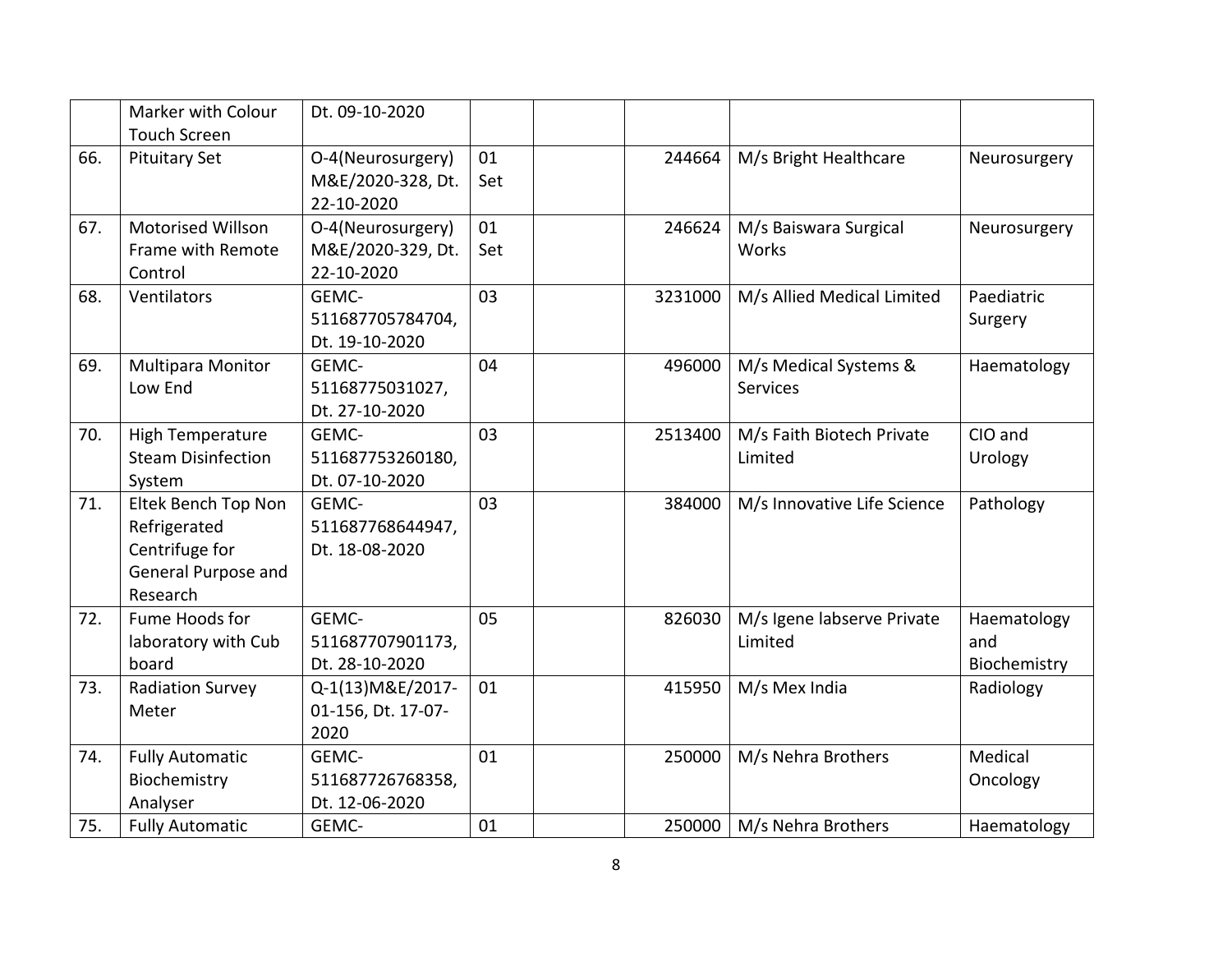|     | Biochemistry               | 511687737853282,    |     |       |         |                               |                   |
|-----|----------------------------|---------------------|-----|-------|---------|-------------------------------|-------------------|
|     | Analyser                   | Dt. 25-06-2020      |     |       |         |                               |                   |
| 76. | <b>Abott Hand Held</b>     | GEMC-               | 04  |       | 4290480 | M/s Adison Equipment          | Medicine and      |
|     | <b>Arterial Blood Gas</b>  | 511687725411550,    |     |       |         | Company                       | Nephrology        |
|     | Analyser                   | Dt. 28-11-2020      |     |       |         |                               |                   |
| 77. | Wrist Arthroscope          | Q-1(22) M&E/2017-   | 01  |       | 756683  | M/s Eagle Medical Systems     | <b>CIO</b>        |
|     | Set                        | 01-2013, Dt. 18-12- | Set |       |         | Pvt. Ltd.                     |                   |
|     |                            | 2019                |     |       |         |                               |                   |
| 78. | All Quartz Double          | $O -$               | 01  |       | 218300  | M/s Balaji Scientific Traders | Physiology        |
|     | <b>Distillation Unit</b>   | 4(Physiology)M&E/   |     |       |         |                               |                   |
|     |                            | 2020-203, Dt. 24-   |     |       |         |                               |                   |
|     |                            | 08-2020             |     |       |         |                               |                   |
| 79. | High Performace            | GEMC-               | 01  |       | 3000000 | M/s Rajdhani Enterprises      | Pathology         |
|     | Liquid                     | 511687754114720,    |     |       |         |                               |                   |
|     | Chromatography             | Dt. 22-09-2020      |     |       |         |                               |                   |
|     | (HPLC) System              |                     |     |       |         |                               |                   |
| 80. | <b>Advanced Urology</b>    | Q-1(18) M&E/17-     | 01  | Euro  | 160160  | M/s Richard Wolf Gmbh         | Urology           |
|     | Laparoscopy Set            | 05-184, Dt. 07-08-  | Set | 61887 |         | Through Its Indian Agent      |                   |
|     |                            | 2020                |     |       |         | M/s Eagle Medical System      |                   |
|     |                            |                     |     |       |         | Pvt. Ltd.                     |                   |
| 81. | Video Laryngoscope         | GEMC-               | 04  |       | 489600  | M/s Nehra Brothers            | Anaesthesia       |
|     |                            | 511687788455981,    |     |       |         |                               |                   |
|     |                            | Dt. 18-06-2020      |     |       |         |                               |                   |
| 82. | Air Decontamination        | GEMC-               | 14  |       | 5616800 | M/s Faith Innovations         | CIO and           |
|     | System                     | 511687703105435,    |     |       |         |                               | Urology           |
|     |                            | Dt. 07-10-2020      |     |       |         |                               |                   |
| 83. | Biofeedback and            | Q-1(15)ME/2017-     | 01  | Euro  |         | M/s David Health Solutions    | <b>SIC</b>        |
|     | <b>Exercise Therapy of</b> | 06-2162, Dt. 08-01- |     | 98000 |         | Ltd.                          |                   |
|     | Shoulder and Upper         | 2020                |     |       |         | Through Its Indian Agent      |                   |
|     | Body                       |                     |     |       |         | M/s MW Enterprises            |                   |
| 84. | Automated                  | GEMC-               | 01  |       | 325000  | M/s Axiom Meditech            | <b>Blood Bank</b> |
|     | Haematology                | 511687716628969,    |     |       |         |                               |                   |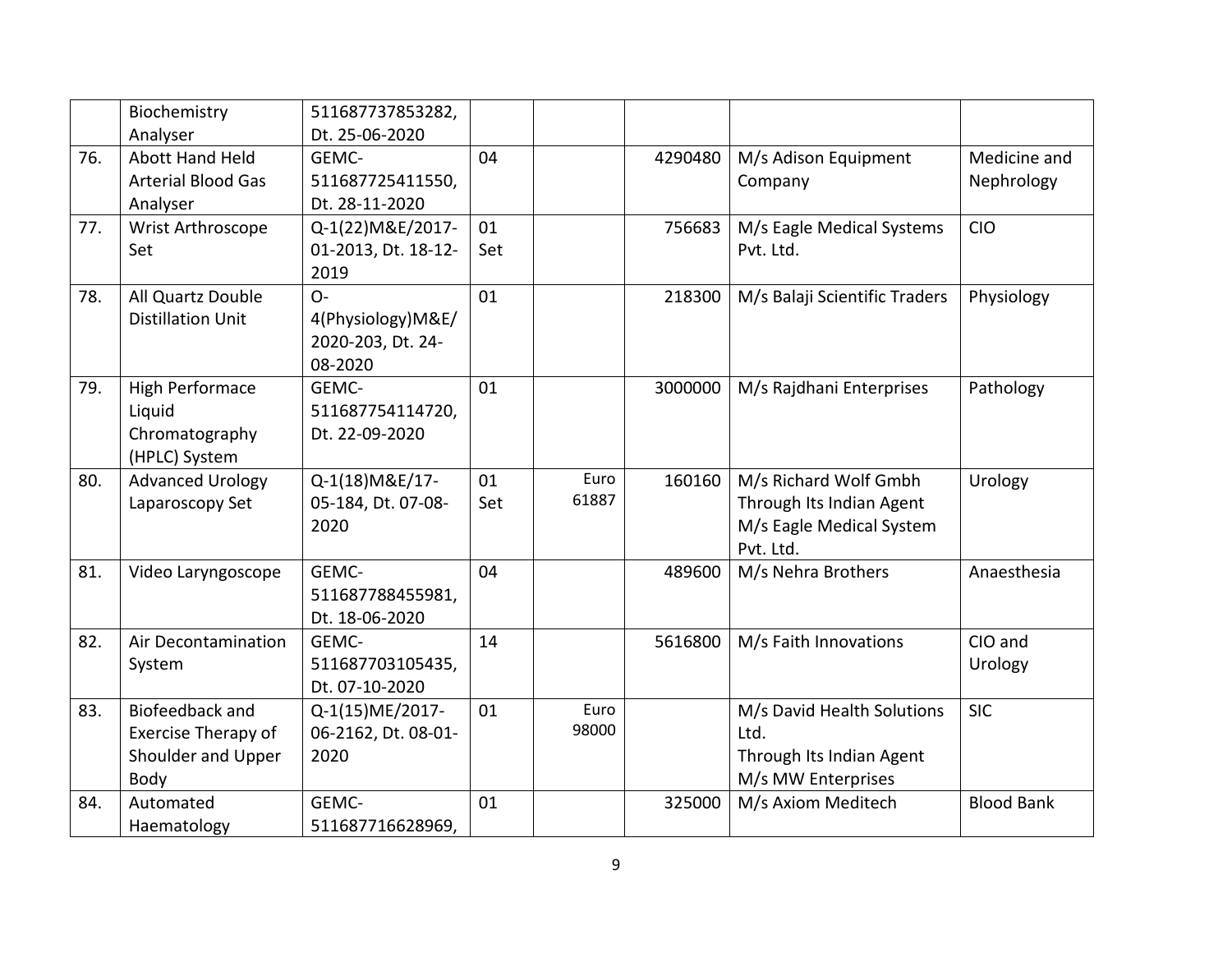|     | Analyser                   | Dt. 04-11-2020      |    |        |         |                             |                   |
|-----|----------------------------|---------------------|----|--------|---------|-----------------------------|-------------------|
| 85. | Double Pan Balance         | O-4(Blood Bank)     | 01 |        | 187620  | M/s Insignia International  | <b>Blood Bank</b> |
|     |                            | M&E/2019-431, Dt.   |    |        |         |                             |                   |
|     |                            | 23-12-2020          |    |        |         |                             |                   |
| 86. | <b>Cryostat Microtome</b>  | GEMC-               | 01 |        | 2420000 | M/s Innovative Life Science | Pathology         |
|     |                            | 511687759951081,    |    |        |         |                             |                   |
|     |                            | Dt. 21-09-2020      |    |        |         |                             |                   |
| 87. | <b>Fully Automatic</b>     | Q-1(26) M&E/2017-   | 01 |        | 1003000 | M/s Transasia Bio-Medicals  | Endocrinology     |
|     | <b>Clinical Chemistry</b>  | 11-1387, Dt. 30-09- |    |        |         | Ltd.                        |                   |
|     | Analyser & ISE &           | 19                  |    |        |         |                             |                   |
|     | Desktop Computer           |                     |    |        |         |                             |                   |
| 88. | Refrigerated               | GEMC-               | 02 |        | 336000  | M/s Genemate                | Microbiology      |
|     | Centrifuge for             | 511687705868206,    |    |        |         | Technologies Pvt. Ltd.      |                   |
|     | General Purpose and        | Dt. 31-12-2020      |    |        |         |                             |                   |
|     | Research                   |                     |    |        |         |                             |                   |
| 89. | <b>Tympanoplasty Set</b>   | 0-4(ENT) M&E/       | 01 |        | 230720  | M/s Care Life Surgicals     | <b>ENT</b>        |
|     |                            | 2020-430, Dt. 23-   |    |        |         |                             |                   |
|     |                            | 12-2020             |    |        |         |                             |                   |
| 90. | <b>Tonsil Set</b>          | 0-4(ENT) M&E/       | 01 |        | 224224  | M/s Care Life Surgicals     | <b>ENT</b>        |
|     |                            | 2020-429, Dt. 23-   |    |        |         |                             |                   |
|     |                            | 12-2020             |    |        |         |                             |                   |
| 91. | Abbott POCT Point of       | GEMC-               | 01 |        | 499000  | M/s Nehra Brothers          | <b>Blood Bank</b> |
|     | Care Test and Bio          | 511687794701761,    |    |        |         |                             |                   |
|     | <b>Markers with Colour</b> | Dt. 29-09-2020      |    |        |         |                             |                   |
|     | <b>Touch Screen</b>        |                     |    |        |         |                             |                   |
| 92. | Anaesthesia Work           | $Y -$               | 09 | Euro   |         | M/s Draegerwerk AG & Co.    | Anaesthesia       |
|     | Station                    | 11016/201R/Anaes    |    | 316800 |         | <b>KGaA</b>                 |                   |
|     |                            | thesia Work         |    |        |         | Through its Indian Agent    |                   |
|     |                            | Station/SJH/2017-   |    |        |         | M/s Draeger India Pvt. Ltd. |                   |
|     |                            | PC/132, Dt. 06-07-  |    |        |         |                             |                   |
|     |                            | 2020                |    |        |         |                             |                   |
| 93. | <b>Rotary Microtome</b>    | Q-1(23) M&E/2017-   | 02 | Euro   |         | M/s Diapath S.p.A. Italy    | CIO and           |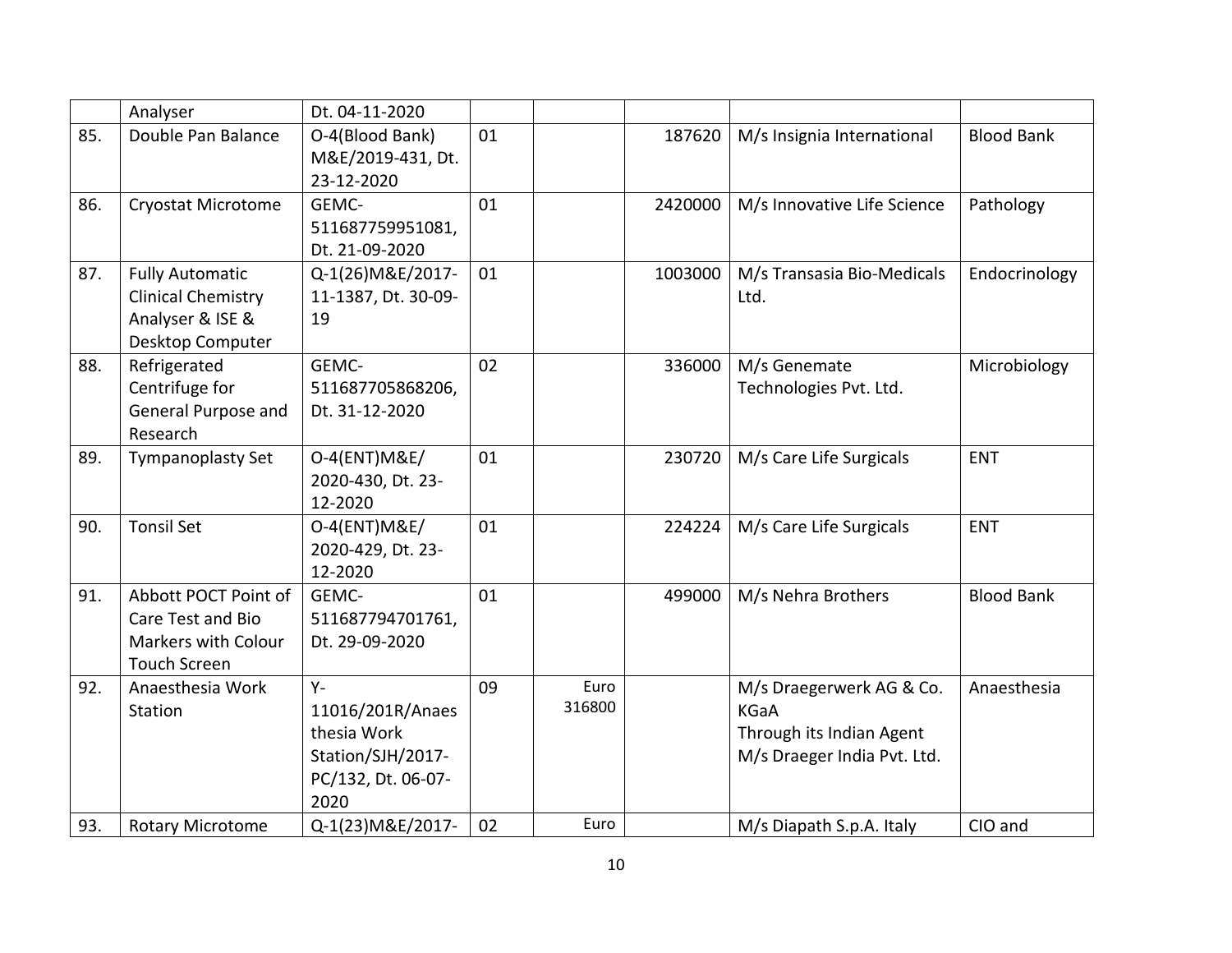|      | (Semi Automatic)                                                                                               | 05-1286, Dt. 26-09-<br>2018                                       |    | 18600                 |          | Through its Indian Agent<br>M/s Diagnostic Biosystems<br>(India) | Pathology                                                                                              |
|------|----------------------------------------------------------------------------------------------------------------|-------------------------------------------------------------------|----|-----------------------|----------|------------------------------------------------------------------|--------------------------------------------------------------------------------------------------------|
| 94.  | <b>Fully Automated</b><br><b>Urine Analyser</b>                                                                | GEMc-<br>511687720039832,<br>Dt. 18-12-2020                       | 01 |                       | 743400   | M/s SPSS Mediline                                                | Pathology                                                                                              |
| 95.  | <b>Advanced Bipolar</b><br>and Ultrasonic<br><b>Energy Generator</b>                                           | GEMC-<br>511687745016190,<br>Dt. 30-01-2021                       | 15 |                       | 29550000 | M/s Tecknosurg<br>International                                  | Burns &<br>Plastics,<br>Paediatric<br>Surgery,<br>Surgery, CTVS,<br>ENT, Cancer<br>Surgery,<br>Urology |
| 96.  | <b>Automatic Tissue</b><br>Processor                                                                           | GEMC-<br>511687738840209,<br>Dt. 19-01-2020                       | 01 |                       | 825000   | M/s York Scientific<br>Industries Pvt. Ltd.                      | Forensic<br>Medicine                                                                                   |
| 97.  | <b>High Flow Nasal</b><br>Oxygen Therapy Unit                                                                  | GEMC-<br>511687750585553,<br>Dt. 23-01-2021                       | 01 |                       | 199000   | M/s Life Scan Medical                                            | Respiratory<br>Medicine                                                                                |
| 98.  | MRI 3.0 Tesla                                                                                                  | HLL/PCD/Safdarjun<br>g Hospital/17-<br>18/856, Dt. 02-06-<br>2017 | 01 | <b>USD</b><br>1565300 | 20011081 | M/s Wipro GE Healthcare<br>Pvt. Ltd.                             | Radiology                                                                                              |
| 99.  | <b>Standard Diagnostic</b><br>(SD) Point of Care<br><b>Test and Bio Markers</b><br>with Colour Touch<br>Screen | GEMC-<br>511687766310037,<br>Dt. 04-03-2020                       | 02 |                       | 245000   | M/s Astratech India                                              | Pathology                                                                                              |
| 100. | Horizontal<br>Elecrophoresis<br>System                                                                         | GEMC-<br>511687738883304,<br>Dt. 17-11-2020                       | 02 |                       | 268498   | M/s Mercury Lab Planners                                         | Biochemistry                                                                                           |